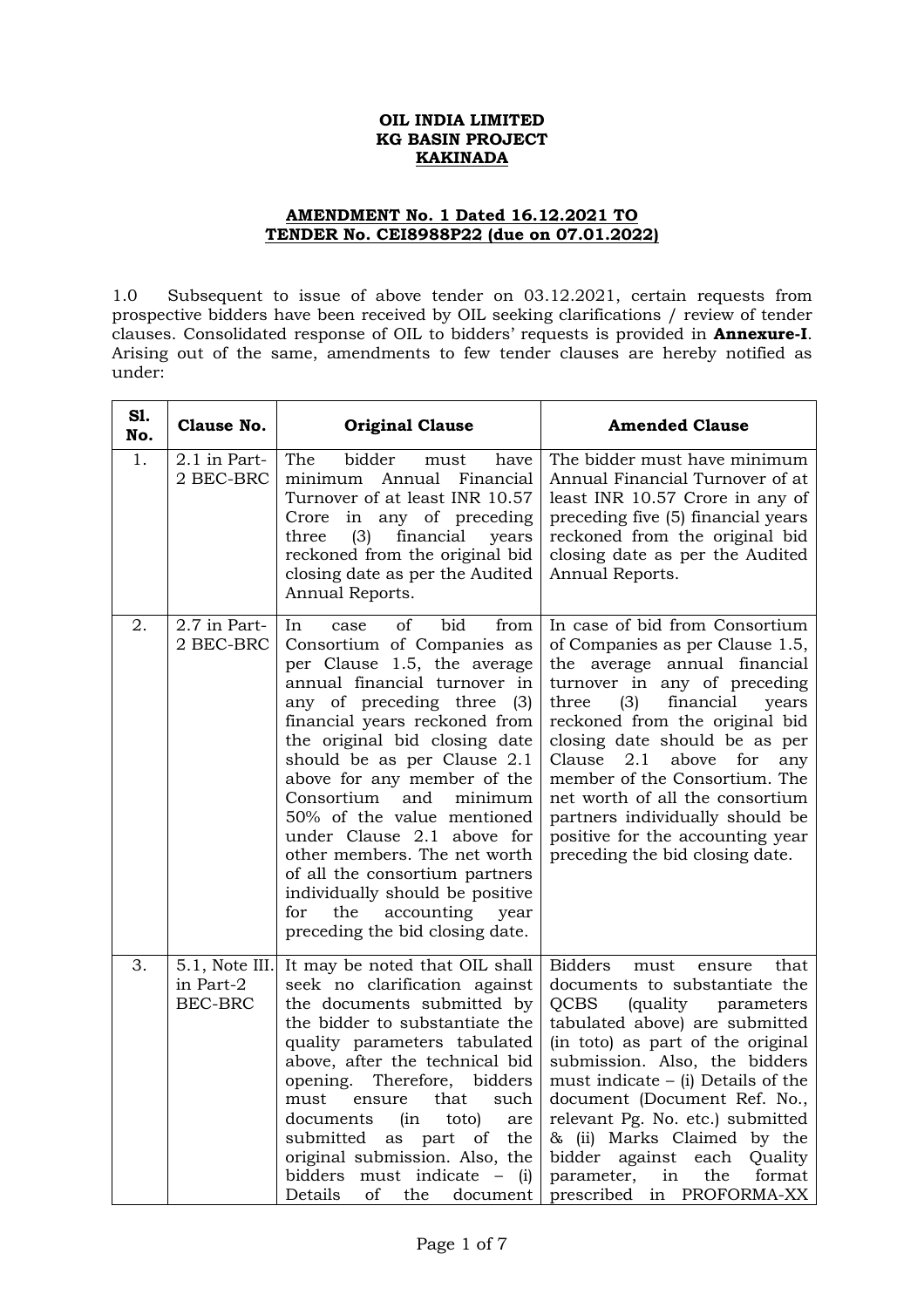|                                                      | (Document Ref. No., relevant and submit the same along with |
|------------------------------------------------------|-------------------------------------------------------------|
| Pg. No. etc.) submitted $\&$ (ii) the technical bid. |                                                             |
| Marks Claimed by the bidder                          |                                                             |
| against each Quality                                 |                                                             |
| parameter, in the format                             |                                                             |
| prescribed in PROFORMA-XX                            |                                                             |
| and submit the same along                            |                                                             |
| with the technical bid.                              |                                                             |

1.1 Following clauses are additionally included in the tender for clarity:

| S1.<br>No. | <b>Additional Clause</b><br>No.           | <b>Clause Description</b>                                                                                                                                                                                                          |            |  |
|------------|-------------------------------------------|------------------------------------------------------------------------------------------------------------------------------------------------------------------------------------------------------------------------------------|------------|--|
| 1.         | $7.4$ in Part-1<br>Instruction to Bidders | Currencies of bid and payment:                                                                                                                                                                                                     |            |  |
|            |                                           | Being LCB tender, bidders shall quote their rates only<br>in Indian Rupees. Successful bidder shall be paid in<br>Indian Rupees only.                                                                                              |            |  |
| 2.         | 21.0 in Part-3<br>Section-III SCC         | <b>Notices:</b><br>21.1 Any notice given by one party to other, pursuant<br>to this Contract shall be sent in writing to the<br>applicable address specified below:                                                                |            |  |
|            |                                           | Company<br>Oil India Limited<br>$D/N$ 11-4-7, 3 <sup>rd</sup> Floor,<br>Nookalamma<br>Temple<br>Street,<br>Ramaraopeta, Kakinada-<br>533003<br>EG Dt., Andhra Pradesh<br>21.2 A notice shall be effective when delivered or on the | Contractor |  |
|            |                                           | notice's effective date, whichever is later.                                                                                                                                                                                       |            |  |

2.0 All other terms and conditions of the Tender remain unchanged.

**Oil India Limited KG Basin Project**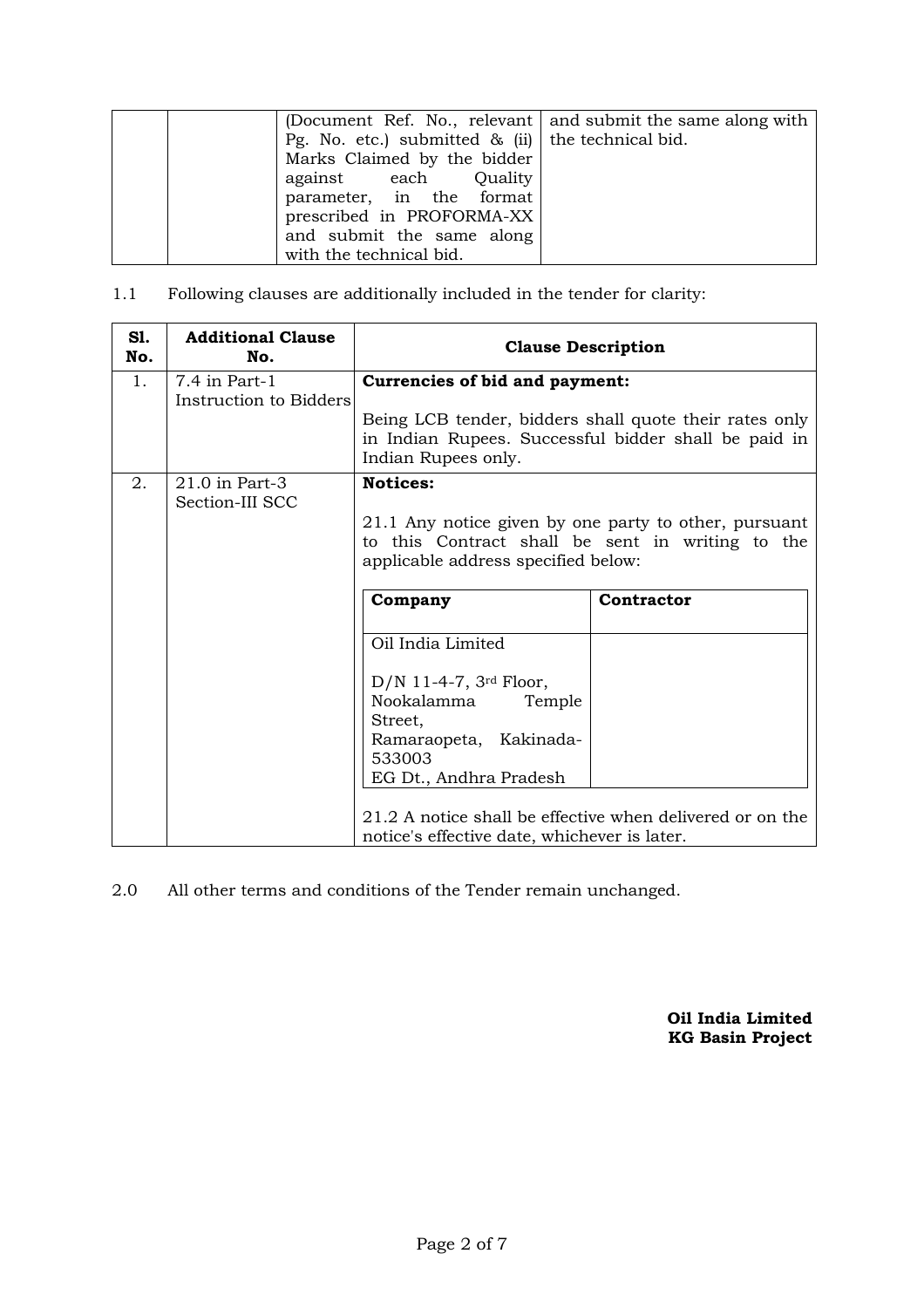## **Annexure-I**

| S1.          | Clause No.                                                        | <b>Clause Description</b>                                                                                                                                                                                                                                                                     | <b>Bidder's Query</b>                                                                                                                                                                                                                                                                                                                                   | <b>OIL's Response</b>                                                                                                                                                                                                                                                                                                                                                                                                                 |
|--------------|-------------------------------------------------------------------|-----------------------------------------------------------------------------------------------------------------------------------------------------------------------------------------------------------------------------------------------------------------------------------------------|---------------------------------------------------------------------------------------------------------------------------------------------------------------------------------------------------------------------------------------------------------------------------------------------------------------------------------------------------------|---------------------------------------------------------------------------------------------------------------------------------------------------------------------------------------------------------------------------------------------------------------------------------------------------------------------------------------------------------------------------------------------------------------------------------------|
| No.          | / Page                                                            |                                                                                                                                                                                                                                                                                               |                                                                                                                                                                                                                                                                                                                                                         |                                                                                                                                                                                                                                                                                                                                                                                                                                       |
| $\mathbf{1}$ | Part-2<br>BEC-BRC<br>Clause 2.1<br>Page 27                        | The bidder must have<br>minimum<br>Annual<br>Financial Turnover of<br>at least INR 10.57<br>Crore<br>in<br>any<br>of<br>preceding<br>three<br>(3)<br>financial<br>years<br>reckoned<br>the<br>from<br>original<br>bid<br>closing<br>date<br>the<br>as<br>per<br>Audited<br>Annual<br>Reports. | The<br>turnover<br>requirement be reduced<br>to INR 10 Crores (at least<br>for Indian Bidders) and if<br>INR 10.57 has to be<br>maintained then please<br>amend it to "INR 10.57<br>crores in any of the<br>preceding<br>five<br>(5)<br>financial/accounting<br>years"                                                                                  | The<br>clause<br><sub>is</sub><br>reviewed<br>and<br>modified.<br>Please<br>refer<br>attached<br>amendment.                                                                                                                                                                                                                                                                                                                           |
| 2            | Part-2<br>BEC-BRC<br>Clauses<br>5.1<br>(b)<br>&<br>(c)<br>Page 32 | Clause 5.1 Evaluation<br>of Bids for Quality,<br>Points (b) $\&$ (c)<br>Marks Allocation                                                                                                                                                                                                      | As the tender is for 3<br>firm wells why are the<br>maximum Marks being<br>allocated for Experience<br>of 9 Wells.<br>With one (1) wellbeing<br>the minimum qualifying<br>criteria should carry the<br>lowest<br>Marks,<br>Experience of three (3)<br>well should carry median<br>marks and Experience of<br>5 wells should carry the<br>maximum marks. | The<br>minimum<br>qualifying criteria<br>being<br>for<br>one<br>well, hence<br>the<br>lowest mark has<br>been assigned to<br>well.<br>one<br>For<br>the<br>assessing<br>quality of<br>the<br>bidders, it is only<br>that<br>the<br>fair<br>maximum marks<br>have<br>been<br>allocated to bare<br>minimum<br>09<br>wells in the span<br>of<br>12<br>years.<br>Usually in OIL's<br>tenders a period<br>of $5/7$ years is<br>considered. |
| 3            | Part-3<br>Section-III<br>SCC Para-<br>18.0<br>Page 106            | <b>Liquidated Damages</b>                                                                                                                                                                                                                                                                     | Clause 18.1, 18.2 & 18.3                                                                                                                                                                                                                                                                                                                                | LD<br>will<br>be<br>applicable<br>for<br>delays on part of<br>the<br>Contractor.<br>Refer Clause No<br>18.0 of SCC. The<br>clause<br>already<br>mentions that the<br>LD is applicable<br>in the event of<br>Contractor's<br>default.<br>Delays<br>not<br>attributable<br>to Contractor will<br>not be considered<br>for<br>calculating<br>the<br>days<br>of<br>completion<br>of<br>work.                                              |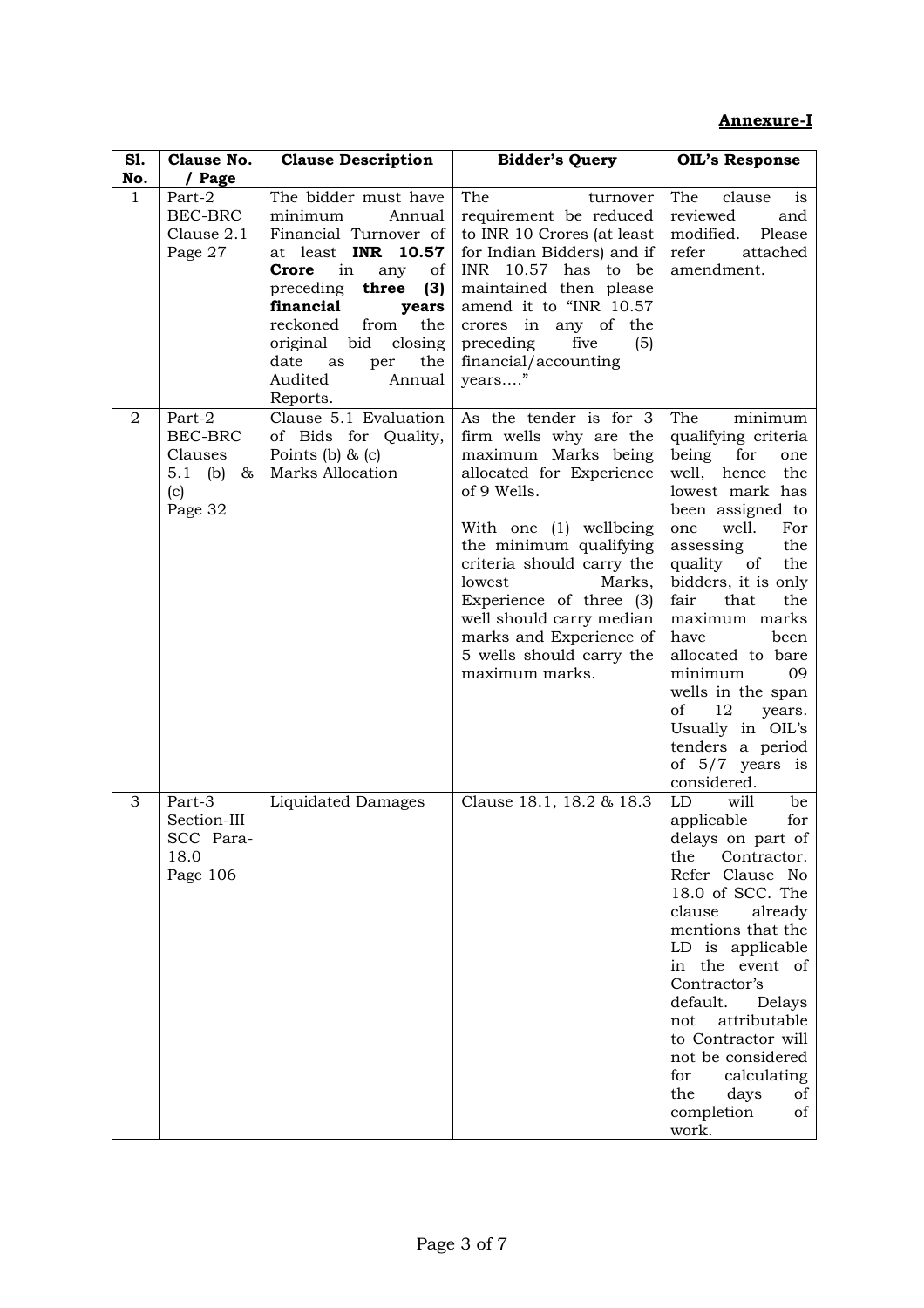| S1. | Clause No.                                        | <b>Clause Description</b>                                                                                                                                                                                                                                                                                                                                        | <b>Bidder's Query</b>                                                                                                             | <b>OIL's Response</b>                                                                                                                                                                                                                                                                                                                                                                                                                                                                                                                                                                                                                          |
|-----|---------------------------------------------------|------------------------------------------------------------------------------------------------------------------------------------------------------------------------------------------------------------------------------------------------------------------------------------------------------------------------------------------------------------------|-----------------------------------------------------------------------------------------------------------------------------------|------------------------------------------------------------------------------------------------------------------------------------------------------------------------------------------------------------------------------------------------------------------------------------------------------------------------------------------------------------------------------------------------------------------------------------------------------------------------------------------------------------------------------------------------------------------------------------------------------------------------------------------------|
| No. | / Page                                            |                                                                                                                                                                                                                                                                                                                                                                  |                                                                                                                                   |                                                                                                                                                                                                                                                                                                                                                                                                                                                                                                                                                                                                                                                |
| 4   | Appendix -<br>I Page 109                          | &<br>Experience<br>Criteria<br>Qualification<br>for Personnel                                                                                                                                                                                                                                                                                                    | Submission<br><b>IWCF</b><br>of<br>certificate<br>to<br>be<br>submitted 2 weeks prior<br>commencement<br>οf<br>to<br>work         | <b>IWCF</b> certificates<br>are valid for two<br>years. Most of the<br>accredited<br>institutes in India<br>and abroad has<br>been conducting<br>virtual<br>certification<br>for<br>the<br>course<br>last one year and<br>some have also<br>started<br>physical<br>classes<br>recently.<br>previous<br>Hence,<br><b>IWCF</b><br>IADC-<br>WellCAP<br>well<br>control certificate<br>to be submitted<br>along with the bid<br>confirm<br>and to<br>that valid IWCF /<br>IADC-WellCAP<br>well<br>control<br>certificate<br>for<br>supervisory level<br>for subsea stack<br>will be submitted<br>along<br>CV<br>with<br>prior<br>to<br>deployment. |
| 5   | Part-2<br>BEC-BRC<br>Clause 1.5<br>(a)<br>Page 24 | The consortium $/$ any<br>member(s)<br>of<br>the<br>consortium<br>must<br>satisfy<br>Experience<br>Criteria<br>Clause<br>No.<br>1.2.1.<br>The<br>documentary evidence<br>of the same must be<br>provided<br>in<br>the<br>technical bid, as per<br>Note (ii) to Clause No.<br>1.2.1. There must be<br>clear indication of the<br>jobs executed by each<br>member. | if<br>confirm<br>Please<br>all<br>consortium<br>partners<br>satisfy<br>must<br>all<br>Experience Criteria<br>for<br>SIMILAR Work. | The<br>consortium<br>as a whole or any<br>member<br>of<br>the<br>consortium must<br>satisfy<br>"Experience<br>Criteria<br>Clause<br>No.<br>1.2.1<br>mentioned<br>in<br>Page 22 of the<br>Bid Document".                                                                                                                                                                                                                                                                                                                                                                                                                                        |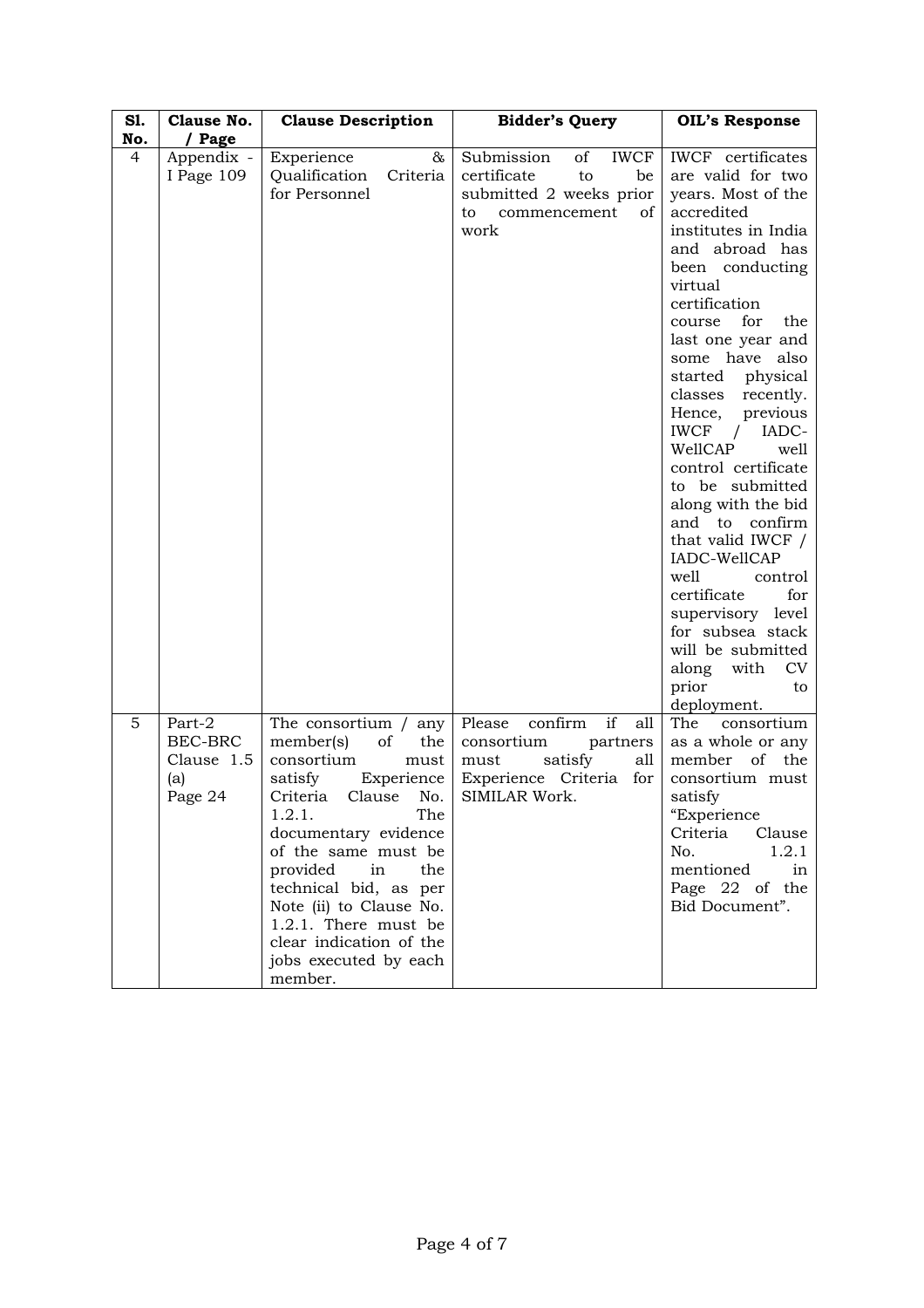| S1.<br>No.     | Clause No.<br>/ Page                                     | <b>Clause Description</b>                                                                                                                                                                                                                                                                                                                                         | <b>Bidder's Query</b>                                                                                                                                                                                                                                                                                                                                                                                                                                                                                                                                                                                                                                                                                                                                                                                | <b>OIL's Response</b>                                                                         |
|----------------|----------------------------------------------------------|-------------------------------------------------------------------------------------------------------------------------------------------------------------------------------------------------------------------------------------------------------------------------------------------------------------------------------------------------------------------|------------------------------------------------------------------------------------------------------------------------------------------------------------------------------------------------------------------------------------------------------------------------------------------------------------------------------------------------------------------------------------------------------------------------------------------------------------------------------------------------------------------------------------------------------------------------------------------------------------------------------------------------------------------------------------------------------------------------------------------------------------------------------------------------------|-----------------------------------------------------------------------------------------------|
| 6              | Part-2<br>BEC-BRC<br>Clause 1.5<br>(a)<br>Page 24        | The consortium / any<br>member(s)<br>οf<br>the<br>consortium<br>must<br>satisfy<br>Experience<br>Criteria<br>Clause<br>No.<br>1.2.1.<br>The<br>documentary evidence<br>of the same must be<br>provided<br>in<br>the<br>technical bid, as per<br>Note (ii) to Clause No.<br>1.2.1. There must be<br>clear indication of the<br>jobs executed by each<br>member.    | We wish to propose the<br>following:<br>One member of the<br>a)<br>consortium must satisfy<br>all<br>requirements<br>as<br>described in<br><b>SIMILAR</b><br>Work $(p22)$ – i.e. drilling<br>completions<br>&<br>AND<br>engineering<br>tendering &<br>contract<br>management<br><b>AND</b><br>supervision<br>b)<br>Other members of<br>consortium<br>the<br>must<br>satisfy one requirement<br>as described in SIMILAR<br>Work $(p22)$ – i.e. drilling<br>&<br>completions<br>engineering<br>0R<br>tendering &<br>contract<br>management<br>0 <sub>R</sub><br>supervision<br>Scoring in Bid<br>C)<br>Quality (table on p31)<br>will then include<br>the<br>JOINT experience from<br>all consortium members<br>table<br>sections<br>for<br>(b)<br>drilling & completions<br>engineering<br>and<br>(c) | For $(a)$ , $(b)$ and $(c)$<br>Refer<br>$\overline{\phantom{0}}$<br>reply<br>above vide Sl. 5 |
| $\overline{7}$ | Part-2<br><b>BEC-BRC</b><br>Clause 1.5<br>(a)<br>Page 24 | The consortium /<br>any<br>of<br>member(s)<br>the<br>consortium<br>must<br>satisfy<br>Experience<br>Criteria<br>No.<br>Clause<br>1.2.1.<br>The<br>documentary evidence<br>of the same must be<br>provided<br>in<br>the<br>technical bid, as per<br>Note (ii) to Clause No.<br>1.2.1. There must be<br>clear indication of the<br>jobs executed by each<br>member. | supervision projects<br>We wish to also clarify<br>that<br>consortium<br>our<br>company tendering and<br>contract management for<br>OIL on previous offshore<br>will<br>projects<br>count<br>towards SIMILAR Work<br>criteria for this tender.                                                                                                                                                                                                                                                                                                                                                                                                                                                                                                                                                       | <b>Bid</b><br>will<br>be<br>evaluated as per<br>submitted<br>documents<br>and<br>tender BEC.  |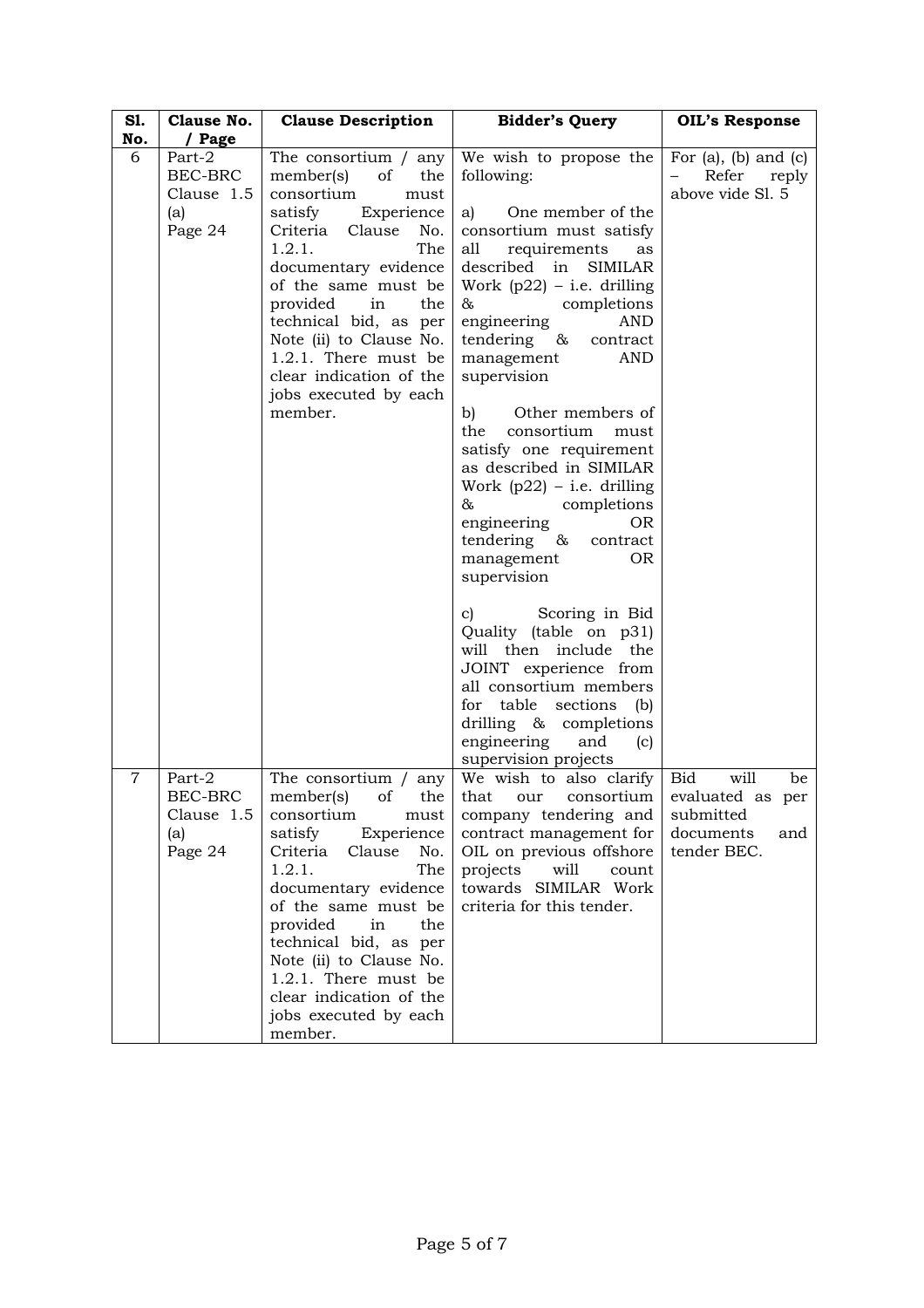| S1.<br>No. | Clause No.<br>/ Page                              | <b>Clause Description</b>                                                                                                                                                                                                                                                                                                                                                                                                                                                                                                                                                                                                                              | <b>Bidder's Query</b>                                                                                                                                                                                                                                                                                                                                                                                                                                                                                                                                                                                                                                                                                                                                                                                                                                                                                                                                                               | <b>OIL's Response</b>                                                                                                                                                                                                                                                                                                                                                                                              |
|------------|---------------------------------------------------|--------------------------------------------------------------------------------------------------------------------------------------------------------------------------------------------------------------------------------------------------------------------------------------------------------------------------------------------------------------------------------------------------------------------------------------------------------------------------------------------------------------------------------------------------------------------------------------------------------------------------------------------------------|-------------------------------------------------------------------------------------------------------------------------------------------------------------------------------------------------------------------------------------------------------------------------------------------------------------------------------------------------------------------------------------------------------------------------------------------------------------------------------------------------------------------------------------------------------------------------------------------------------------------------------------------------------------------------------------------------------------------------------------------------------------------------------------------------------------------------------------------------------------------------------------------------------------------------------------------------------------------------------------|--------------------------------------------------------------------------------------------------------------------------------------------------------------------------------------------------------------------------------------------------------------------------------------------------------------------------------------------------------------------------------------------------------------------|
| 8          | Part-2<br><b>BEC-BRC</b><br>Clause 6.0<br>Page 34 | <b>CRITERIA</b><br><b>FOR</b><br><b>PURCHASE</b><br>PREFERENCE: In the<br>QCBS system, as the<br>evaluation of the price<br>is<br>based<br>on<br>total<br>Evaluated<br>Bid Score<br>Combined<br>i.e.<br>(B)<br>score of both Quality<br>&<br>Quoted<br>Prices,<br>Purchase<br>Preference<br>Policy for MSE / Local<br>Content shall not be<br>applicable.                                                                                                                                                                                                                                                                                              | this<br>Does<br>statement<br>imply that the Margin of<br>Purchase Preference for<br>this tender will be zero<br>$(0\%)$ ? This is in relation<br>to the 20% stated in FP-<br>20013/2/2017-FP-PNG.                                                                                                                                                                                                                                                                                                                                                                                                                                                                                                                                                                                                                                                                                                                                                                                   | Purchase<br>preference<br>to<br>MSE/PPLC<br>vendor<br>is<br>not<br>applicable in this<br>tender. However,<br>the leader of the<br>consortium<br>has<br>to maintain more<br>than 20% local<br>content for the<br>offered<br>services.<br>Refer Clause 1.5<br>24.<br>Page<br>in<br>Further<br>refer<br>Clause $1.5(d)$ in<br>Page 24 which<br>calls<br>for<br>submission of bid<br>leader<br>by<br>οf<br>consortium. |
| 9          | Part-2<br>BEC-BRC<br>Clause 2.7<br>Page 27        | In case of bid from<br>Consortium<br>of<br>Companies<br>as<br>per<br>Clause<br>1.5,<br>the<br>annual<br>average<br>financial turnover in<br>any of preceding three<br>financial<br>(3)<br>years<br>reckoned<br>from<br>the<br>original bid<br>closing<br>date should be as per<br>Clause 2.1 above for<br>any member of the<br>Consortium<br>and<br>minimum 50% of the<br>value<br>mentioned<br>2.1<br>under<br>Clause<br>for<br>other<br>above<br>The<br>members.<br>net<br>of<br>all<br>worth<br>the<br>consortium<br>partners<br>individually should be<br>positive<br>for<br>the<br>accounting<br>year<br>preceding<br>the<br>bid<br>closing date. | While<br>the<br>turnover<br>criteria<br>to<br>ascertain<br>genuine<br>vendor<br>$\sqrt{ }$<br>consortium<br>quite<br>are<br>reasonable, to put the<br>clause of 50% of the<br>turnover for all other<br>members of consortium<br>is quite restrictive. This<br>will bar participation of<br>all MSME / Starts up<br>companies<br>who<br>are<br>willing to participate as<br>Consortium<br>bringing<br>global<br>expertise<br>solutions<br>through<br>technical collaborations.<br>It is also restrictive to<br>participating<br>smaller<br>of<br>companies<br>the<br>consortium who<br>could<br>not do business to the<br>extent desired due to<br>Covid in last two - three<br>years.<br>We would request you to<br>kindly amend the clause<br>by removing minimum<br>50%<br>οf<br>turnover<br>requirement for the other<br>members<br>οf<br>the<br>consortium.<br>The<br>turnover clause and limit<br>should be application to<br>the consortium as an<br>entity.<br>This<br>will | The<br>clause<br>is<br>reviewed<br>and<br>modified.<br>Please<br>refer<br>attached<br>amendment.                                                                                                                                                                                                                                                                                                                   |